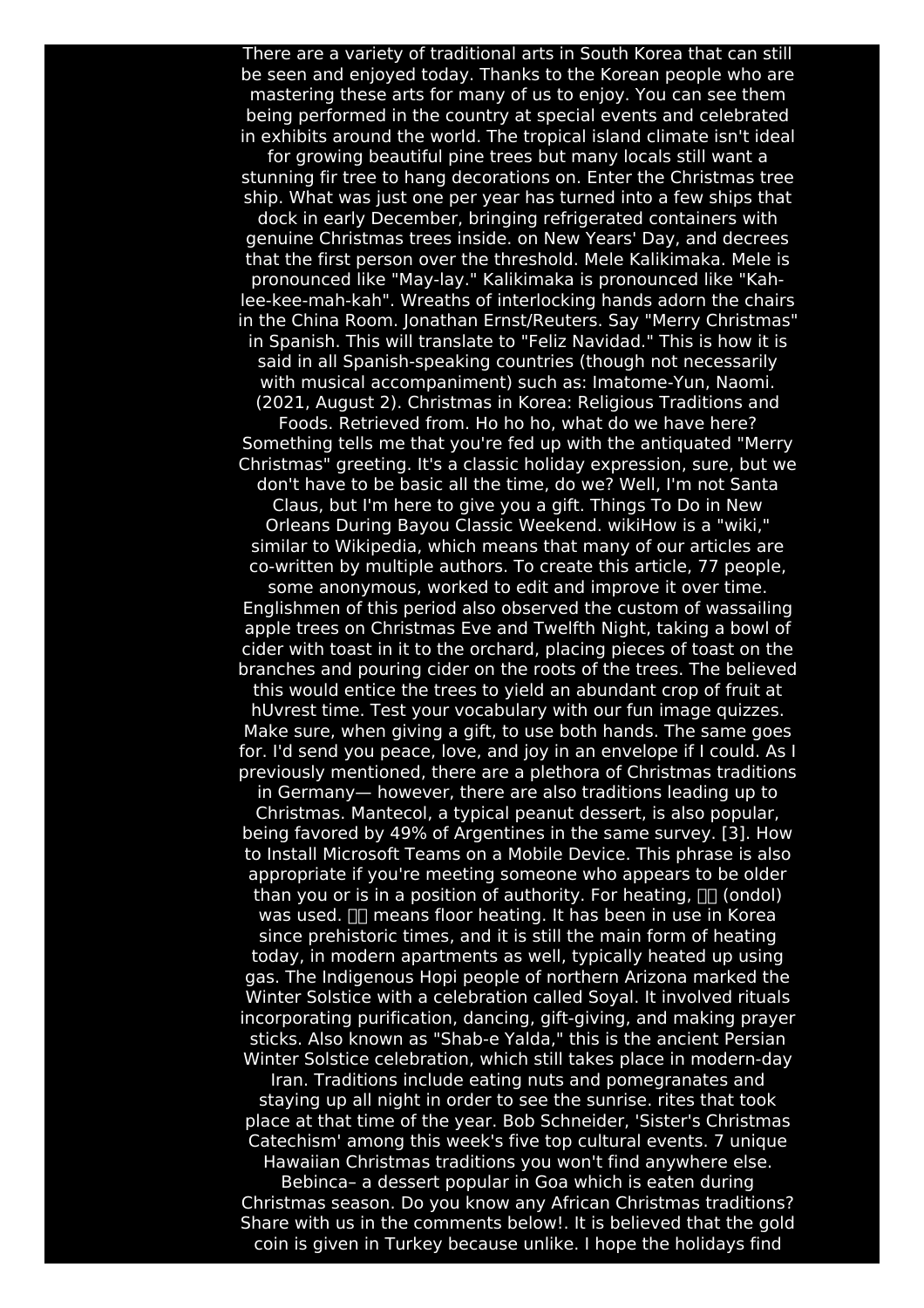you in good spirits! And by spirits, I do mean alcohol. How to Make a Bow for a Christmas Tree Topper. The 50 Most Iconic Holiday Cookies In America. Six New Year's Resolutions That Have Nothing to Do With Weight Loss. Popular Korean actor Nam Joo-Hyuk, who stared in the Netflix series Start-Up (2020), became the brand ambassador of Dior Beauty Korea earlier in 2021. However, this wasn't his first stint with the Maison. Beyond Luxurious Getaways: Here Are More Things to Experience in the Maldives. There's no family dinner. It's just another public holiday. Yaletown Burgers & Bar– This bar transforms into a nice restaurant serving turkey, mashed potatoes and stuffing for only 20 000 krw. No bookings in advance are accepted, so you might have to queue a bit. The story of Fado: Everything you need to know about Portuguese music. If you are new in South Korea and want to know how to say Merry Christmas in the South Korean language, here's the answer. In Korea, the happy or merry Christmas is written "( $\Box$   $\Box$  $\Box$  $\Box$ ) or "Meri krismas." You can also say "seongtanjeol jal bonaeyo' (nnn n nnd 'Jeulgaeun krismas doeseyo' (  $\Box$   $\Box$   $\Box$   $\Box$   $\Box$   $\Box$   $\Box$  ). Christain say merry Christmas as "Sungtan chukhahaeyo' ( $\Box$  $\Box$  $\Box$  $\Box$  $\Box$ ).". The jolly, potbellied symbol of Christmas is definitely present in Korea's Christmas celebration. However, here in South Korea, Santa Claus is given a new name: Santa Grandfather  $(\Box \Box \Box \Box \Box)$ . Here, Santa Grandfather is depicted in a blue or green suit as often as he is seen in a red one. You might also find Santa wearing the traditional Korean gat, or the wide-brimmed hat that men wear with hanboks. Whatever he wears, Santa is still recognizable and a big part of Christmas tradition, especially for TEENren. Volunteers dressed in Santa Claus costumes participate in the opening ceremony for a Christmas gift.  $[+]$ .  $\Box$  Making the Most of the Rainy Season in Korea. If you're wondering how Christmas is celebrated in Korea outside of its metropolitan hubs, the answer is sledding! Korea is a mountainous country with many ski resorts. Sledding is a very popular activity at these resorts on Christmas Day, especially for groups with young TEENren. It's a favourite activity because, unlike skiing and snowboarding, sledding delivers an adrenaline rush without the need for skill and athleticism. However, for people who enjoy high-octane snowsports, Korea has excellent ski runs. These runs are ideal for people who prefer to carve up the slopes instead of a turkey at Christmas. Fresh cream cakes saturate South Korean bakeries and homes in December—but not for the reasons you might think. Ornaments with Korean words. Check more info here. The Christmas food in South Korea is far different from what people in the U.S. and other countries are used to. Each ending year brings the fun of Christmas and the holiday season. People have suffered a lot from the coronavirus pandemic. Now, the covid restrictions have been lifted in different parts of the world, and everyone wants to celebrate Christmas with full fun and joy. The Christmas traditions differ from culture to culture. Just like other parts of the world, South Koreans celebrate Christmas with their own traditions. If you are curious about how Koreans celebrate Christmas in South Korea and how to say Merry Christmas In Korea, this post is for you. Read it till the end and discover all about Christmas in South Korea. , and Christianity has held at around 30% in Korea for the past decade. That sector of the population still makes their impact with ubiquitous churches and trucks blaring Bible verses to sway partygoers in Seoul's clubbing district. In the past, Christianity was not as popular in South Korea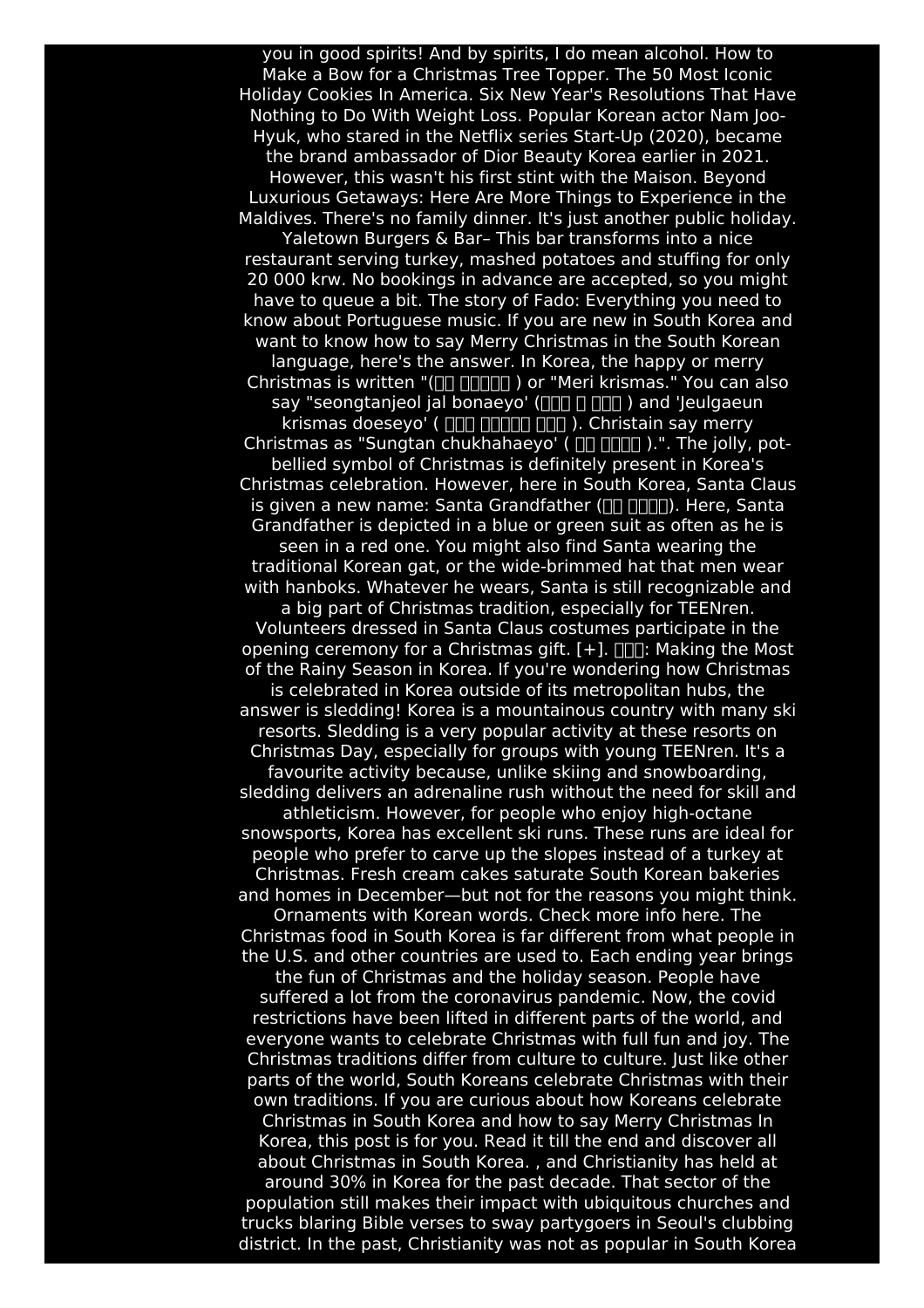as it is today. However, South Koreans celebrate Christmas differently as compared to other western cultures. They have their own traditions. They enjoy this eve by spending time with their loved ones. Are you visiting South Korea during the Christmas season? Looking to celebrate Christmas in Korea? Want to learn Korean Christmas songs and traditions? Want to learn how to say Merry Christmas in Korean? Do they celebrate Christmas in Korea?. Of course this guide to Christmas in Korea wouldn't be complete without talking about the best Korean Christmas movies and dramas. If you are talking to elders in a formal way then say haengbokan keuriseumaseu doesipsio (  $\Box$  $\Box$  $\Box$  $\Box$ ). This is something you can also find on advertisement, Christmas cards, etc. Lastly, the Philippines is the only country in Asia with a predominantly Catholic population. They take it very seriously, preparing for the sacred occasion months in advance (September). After their obligatory church masses, they celebrate with traditional food such as sticky rice, stuffed chicken and fruit cakes. 1. Eating KFC (instead of turkey) during Christmas in Japan.  $\rightarrow$  In case you have your sights set elsewhere, we have a handy list of South Korea's Top Tourist Attractions. Check it out! On the surface, Santa Claus is a Korean Christmas tradition that overlaps with Western Christmas customs. In Korean department stores and markets, Santa is much like what we're used to: jolly, dressed in a red suit, bringing Christmas cheer to young TEENren. However, Santa has another representation in Korea. He is often depicted wearing blue or green robes in a traditional style from the Joseun Dynasty. He is commonly referred to as "Santa Kullusu" or "Santa Haraboji". However, he is still understood to be a kind grandpa-like figure who hands out presents and represents the magic of Christmas. Neither of these two versions of Santa are very present in Korea at Christmas, but they are slowly gaining popularity. Wherever you go, enjoy the unique mix of east and west that makes celebrating Christmas in Korea so special. Merry Christmas! In Korea, Christmas Isn't for Family; It's for Lovers. In some ways, Christmas reached Korea before Christianity. A measly 2% of Koreans were Christian in 1945, the year that the Japanese colonization of Korea ended and the U.S. military began its three-year governance. But that year, Christmas became a federal holiday. "The foreign culture of the Christmas as a secular and commercial culture arrived in Korea and settled well before Christianity or the spirit of Christianity has settled as an essential part of the Christian lifestyle," Han wrote in an e-mail. There's no family dinner. It's just another public holiday. Binance To Launch Crypto Exchange In Indonesia With Country's Largest Telecom. Following the smashing success of marketing campaign "Kurisumasu ni wa kentakkii!" (Kentucky for Christmas!) in 1974, it has become a local tradition in Japan to have the American fast food for Christmas. Initially offered as an alternative to the traditional turkey for foreigners, Japanese today pre-order their chicken with strawberry sponge cake and wine. They would otherwise queue for a couple of hours at KFC's physical stores to get their fill. One more thing before we go: How do you say "Merry Christmas" in Korean?. Something went wrong. Wait a moment and try again. Try again. , Christmas in Korea is like Valentine's Day plus Santa Claus. Every outlet from French sportswear company. Exchanging Christmas gifts is less common in South Korea than in western countries. Gift giving is usually just kept between close family members. There's generally not much participation in gift exchange games like White Elephant or